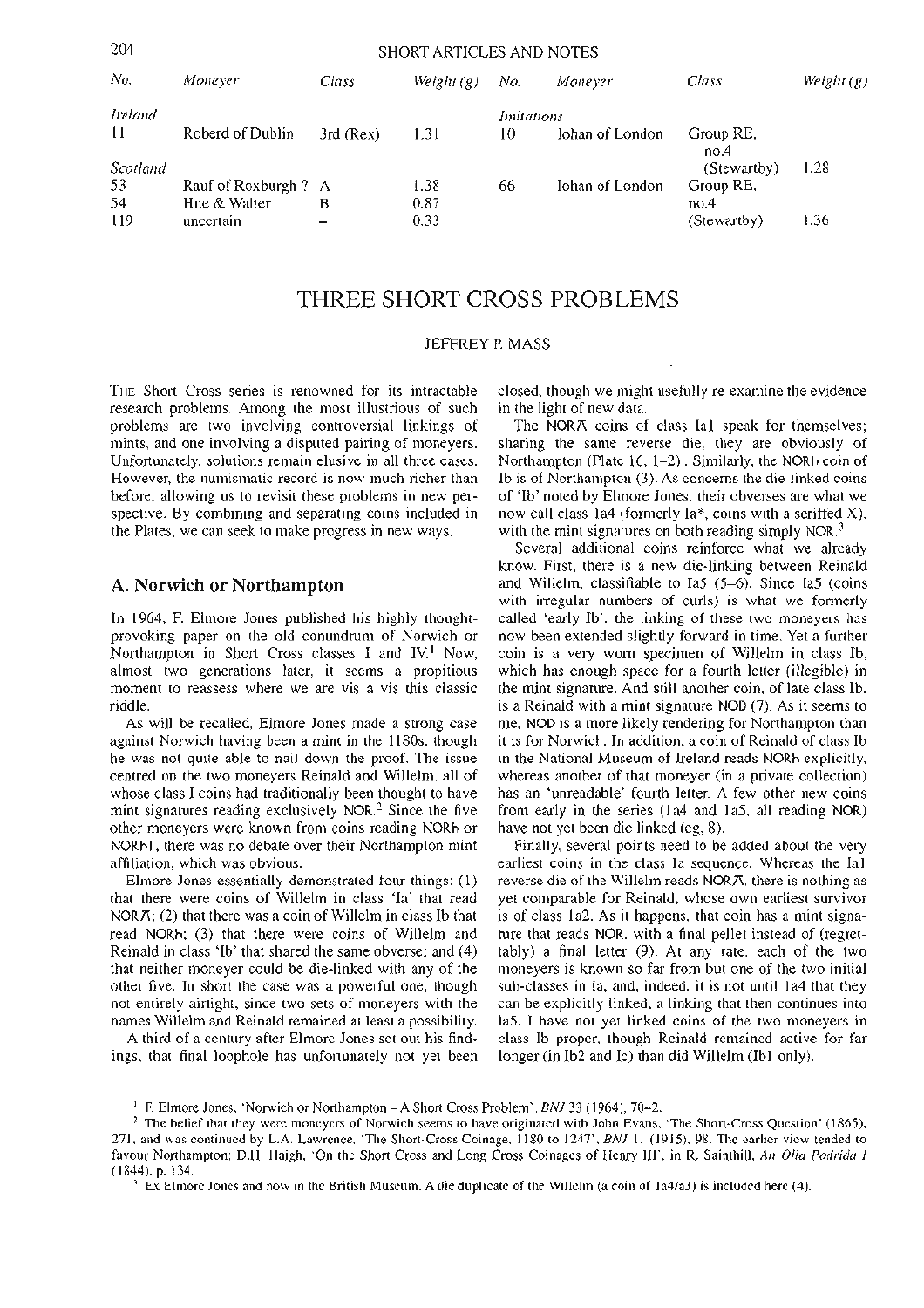**In sum, while we continue to fill in pieces of the puzzle of Norwich/Northampton in class I, key parts of the jigsaw are obviously still missing. Nevertheless, the inferences in favour of Northampton exclusively are very strong.** 

**A similar problem regarding N:, NI, NO. NOI, and NOR coins exists in class IV, as elaborated by Elmore Jones in the same paper. Now involving moneyers who are named Randul and Willelm (again), the clinching evidence, as earlier, remains elusive. Though we now have a fairly good sampling of the dies and know that the two moneyers are linked (10-11; 12-13), there are no coins that have a mint signature with a fourth letter. However, another moneyer, Giferei, produced coins in class IVa that read NORA (14), thereby proving that Northampton was an active mint in class IV. Even so, the current thinking now favours Norwich for Randul and Willelm,<sup>4</sup> though the proof for this, I believe, remains not quite airtight. The argument derives essentially from two pieces of evidence - a reference in the Pipe Rolls to a substantial sum of money being given to Norwich to support an exchange during 1195-97,<sup>5</sup> and a coin with affinities to class IV of a moneyer Iohan, which has a mint signature that is unambiguously NORW.<sup>6</sup> Unfortunately, an exchange without an accompanying mint is not without precedent (Nottingham in 1180),<sup>7</sup> and the verdict remains out on whether the NORW coin is a genuine issue.<sup>8</sup> Moreover, it is hard to see how Norwich now being open would weaken the case for Northampton remaining open also.<sup>9</sup>**

**In sum, the proof that we are looking for in class I would be a die-link between Willelm or Reinald and one of the five other Northampton moneyers, whereas the proof in class IV would be one of two kinds: a die-link between Willelm or Randul and Giferei of Northampton in class IVa, or a die link between Willelm or Randul and Iohan of Norwich in class IV.** 

## **B. Winchester and Wilton**

**The arguments regarding Winchester and Wilton are very different from the preceding because we know that both were fully active mints in class I. The original argument that a great fire closed Winchester and led to the opening of Wilton was put forward, in a fascinating paper, by** 

SHOR<br>es of the puzzle Brand and Elmore Jones. The matter was subsequently **revisited by Allen and myself, with conclusions regarding the circumstances of Wilton's opening rendered somewhat more tentative.<sup>10</sup> What made the subject interesting in the first place was that two of the moneyers at Winchester (Osber and Rodbert) seemingly switched their operations to Wilton, with at least one, Rodbert, using an obverse at Wilton that had been used at Winchester (15-18)." At the same time, Rodbert also used a pair of reverse dies whose mint signatures were clearly retooled from WIN to W1L (19-20).** 

> **Unsurprisingly, a number of new coins unavailable to Brand and Elmore Jones have appeared since they published, adding up to significantly greater complexity than they had imagined. What now seems apparent is that both moneyers were active at both mints simultaneously and continuously, rather than being at one, then the other, and back again. Among the possibilities that are raised here is that of an Osber who began his operations at Wilton, not Winchester.**

> **It is not actually my purpose here to reopen all of these issues, but rather, simply, to place on the record the new numismatic evidence. If nothing else, this evidence reinforces our notion of simultaneous operations, even as it fails to shed new light on the context in which Wilton was initially opened.**

**Looking at Osber first, we now have his coins at Winchester in classes Ia3, Ia4/Ia3, Ia4, Ia5, and Ibl (21-25), and at Wilton in Ia2, Ia4, Ia5, Ibl, Ibl/b2, and Ib2 (26-30).<sup>12</sup> In other words, Osber was seemingly active at Wilton for a longer period in both directions than he was at Winchester, making it difficult for us to think of him as a temporary visitor on assignment from Winchester to Wilton (Elmore Jones' view).** 

**Indeed, a case can be made for an altogether different scenario since 'Osber of Wilton' is known to have owed rent at Winchester for activities during the early 1180s.<sup>13</sup> Of course, a rumoured coin of Osber at Winchester in class Ial (1180) would change this picture substantially, revealing him as a moneyer who would then have begun working at Winchester. But the existence of such a piece cannot be confirmed,14 and either way Osber clearly ended his career at Wilton. Moreover, the possibility of separate Osbers, even if remote, cannot be dismissed** 

4 See below. Unaware that that they were die-linked, Lawrence, 'Short Cross Coinage', 98, gave Randul to Northampton and

<sup>5</sup> Or 1194–6; see John D. Brand, *The English Coinage, 1180–1247: Money, Mints and Exchanges* (1994), pp. 33–4, 54; and Martin Allen, 'The Chronology, Mints and Moneyers of the English Coinage, 1180–1247', forthcoming.

<sup>6</sup> See Elmore Jones Sale Catalogue, 1ot 1794.<br><sup>7</sup> Brand *The English Coinage*, p 26.<br><sup>8</sup> See Lord Stewartby and M.R. Allen, 'lohan: A Short Cross Class IV Moneyer of Norwich', *N.Circ* (1992), pp. 343–4, for the scanners

with an obverse that looks like nothing clse in the entire Short Cross series, but with a reverse that is very persuasive.<br><sup>9</sup> References to exchange or moneyer activities at Northampton exist for 1192-3 and 1197-8; Brand

<sup>10</sup> J.D. Brand and F. Elmore Jones, 'The Emergency Mint of Wilton in 1180'. BNJ 35 (1966). 116-19; M.R. Allen, 'The Chronology of Short Cross Class la', *BNJ* 63 (1993), 53-8; and J.P. Mass, 'Of Dies, Design Changes, and Square Lettering in the

<sup>11</sup> It was Elmore Jones who noticed the initial die-linking between the two mints; see Brand and Elmore Jones 'Emergency Mint of Wilton'; and the Elmore Jones Sale Catalogue, lot 1194.

<sup>12</sup> The coin of Ia2 (not pictured) is in the Brittsh Museum.<br><sup>13</sup> Sec Allen, as in n. 5, p. 54; and Brand, as in n. 5, p. 55.<br><sup>14</sup> It is not in the corpus of data assembled by Yvoune Harvey on the mint of Winchester.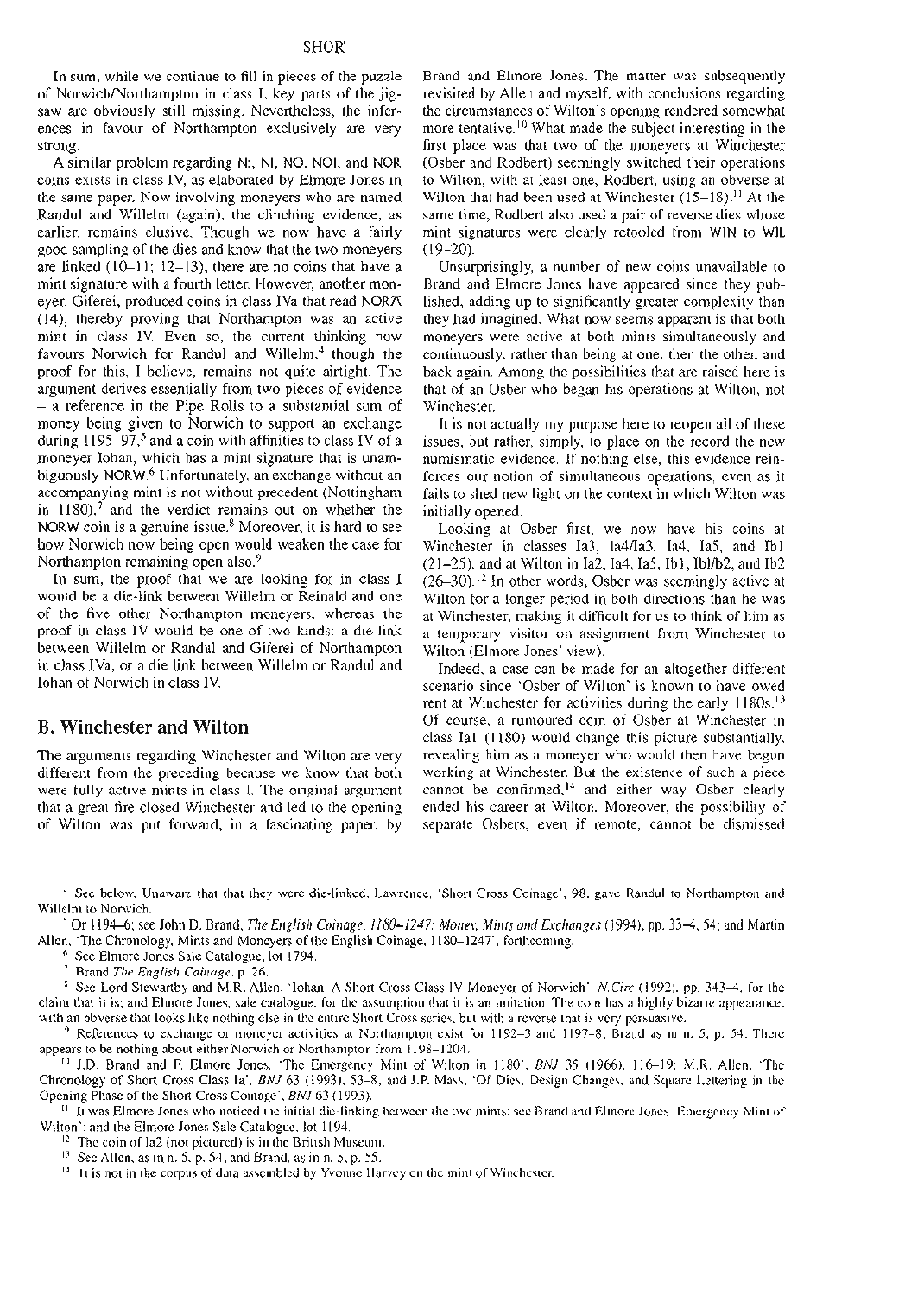**entirely, for there appears to be no die-linking to connect Osber to both mints. The fact that Osber and Rodbert are themselves die-linked at Wilton (but not at Winchester) in class lb sheds no light at all on this question.<sup>15</sup>**

**In the case of Rodbert, we now have his coins at Winchester in classes Ial, Ial/la2, la2, la4, Ia5, and Ibl (31, 16, 32-35), and at Wilton in classes Ial, Ia2/Ial, Ial/Ia2, Ia2, Ia4, Ia5, and Ibl (36-37, 15, 38^11). The newest discovery is the la4 coin from Winchester (33), which helps us to fill out a picture of a man who, from beginning to end, must have been shuttling back and forth between two places.** 

**On the question, finally, of the opening and closing at Wilton, we can make two statements: that the circumstances surrounding the former are no clearer than before, but that the conditions regarding the latter suggest that Wilton went on to operate as a regular mint. As we now know, its doors, after all, remained opened for several years, with the full sequence of sub-classes represented in both la and lb (thus, Ial-Ia5, and Ibl and Ib2).** 

## **C. Aimer and Fil Aimer**

**Over the course of a century and more, numismatic scholars have debated, and been confused by, Aimer and Fil Aimer. It is fair to say that every possible relationship between them has now been advanced by someone, as the following range of opinions makes clear: (1) that Aimer and Fil Aimer were one and the same man;<sup>16</sup> (2) that Aimer and Fil Aimer were different and unrelated;<sup>17</sup> (3) that Aimer and Fil Aimer were son and father;18 and (4) that Fil Aimer on the coins was not Philip Aimery (variously spelt) but rather was a moneyer with a different name.<sup>19</sup>**

**Though I am unable to provide irrefutable proof here, I now believe theory no. 2 to be correct: that the two men had no connection whatever, apart from being moneyers of London in Short Cross class I. We need to review the principal evidence.** 

**Aimer clearly preceded Fil Aimer on the coins, and was present from the virtual opening of the new series. Thus we now have coins of Aimer in classes Ial, Ial/Ia2, Ia2, and Ia2/Ia3 (42-45), all of which preceded the earliest of the coins of Fil Aimer. The output by the latter began in class Ia4/Ia3 (46) and continued in la4 and Ia5 (47^18), and then ceased. Meanwhile, Aimer had also been issuing in Ia4/la3, la4, and Ia5 (49-51), and he continued to be active into class lb and beyond.** 

The conclusions to be drawn here are that we are talk**ing about two moneyers, who, if they were son and father,**  **would have had the normal sequence of 'father first' reversed. They would also have had to be moneyers simultaneously, a situation that would have been highly unusual. Though sons, of course, succeeded their fathers as moneyers with some regularity, they would not normally have overlapped with them into the** *next* **sub-class. That is, whereas a father and a son might issue in a subclass that was not yet finished, they were most unlikely to do so also in the one that followed. In the case at hand, the two men clearly produced in classes Ia4 and Ia5.** 

**Moreover, Aimer and Fil Aimer seem never to have shared obverse dies, a practice (die-sharing) that was extremely common at the time. Instead, Aimer shared obverses with a moneyer named Willelm (44, 52), whilst Fil Aimer seems never to have shared dies with anyone Nor is much to be made of the disproportionate outputs of the two men in Ia4 and Ia5. That Fil Aimer was prolific and was even the dominant moneyer of that brief era tells us nothing about his relationship with Aimer, who was merely steady. As already noted, our attention is accordingly drawn to the single item that they actually shared in common. Without the word 'Aimer' as it appears in its two contexts, there would be little reason for any exploration into the current subject.** 

**The physical whereabouts of the two men is germane here. If Aimer, as most scholars now believe, was the son of Fil Aimer, he would have had to have travelled from Tours to London in advance of his father, and to have adopted a surname for his name on the coins, a practice without a clear precedent or rationale at the time. Moreover, the son would have had to survive the scandal that later enveloped the father, since Fil Aimer was sent back to France in disgrace in early 1181, with Aimer remaining as a moneyer for some years thereafter (see below) . Once again, the inferences seem to point to unrelatedness.** 

**However, the matter is confused by a reference in the Pipe Rolls to an 'Aimer fitz Philip', i.e., 'Aimer the son of Philip.'<sup>20</sup> But the meaning here is anything but clear since the father referred to might** *not* **have been Filip Aimery but another Filip. To argue to the contrary is of course possible; but it would oblige us to overlook the** *entirety* **of the numismatic evidence.** 

**In my opinion, the joint usage of the names is a coincidence that has created an imaginary link. In other words, Aimer by itself is a given name; but Aimer in Fil Aimer is an oddly shortened surname (see below). Thus a coin of Aimer in class la2 could be misspelt as '8IM8R.', a typical example of the confusion regarding the rendering of moneyers' given names at this early juncture.<sup>21</sup> Similarly, a** 

<sup>15</sup> See the reference to this die-linking in the Elmore Jones Sale Catalogue, lot 1201.<br><sup>16</sup> See, e.g., W.S.W. Vaux, 'Some Notes on the Eccles Find of Silver Coins', *NC* (1865), 219–54; R.L. Kenyon, 'The Short Cross<br>Ques

<sup>17</sup> See, e.g., J. Evans, 'Further Remarks on the Short Cross Question', NC (1875), 153-4. Lawrence made the definitive statement

on behalf of this point of view: 'I do not know who Aimer was or his relationship if any to Philip Amery,' See L.A. Lawrence, 'Correspondence: The "Short Cross" Question", *N.Circ* 30 (1922), columns 509–10.<br><sup>18</sup> E.g., D.F

<sup>19</sup> E.g., Evans, as in n. 2, p. 279, proposed this as at least a possibility.<br><sup>20</sup> Cited by Brand, as in n. 5, pp. 28–9; and Allen, as in n. 10, p. 55.<br><sup>21</sup> The coin itself is in the Rotenfels Hoard; see G.P. Gittoes and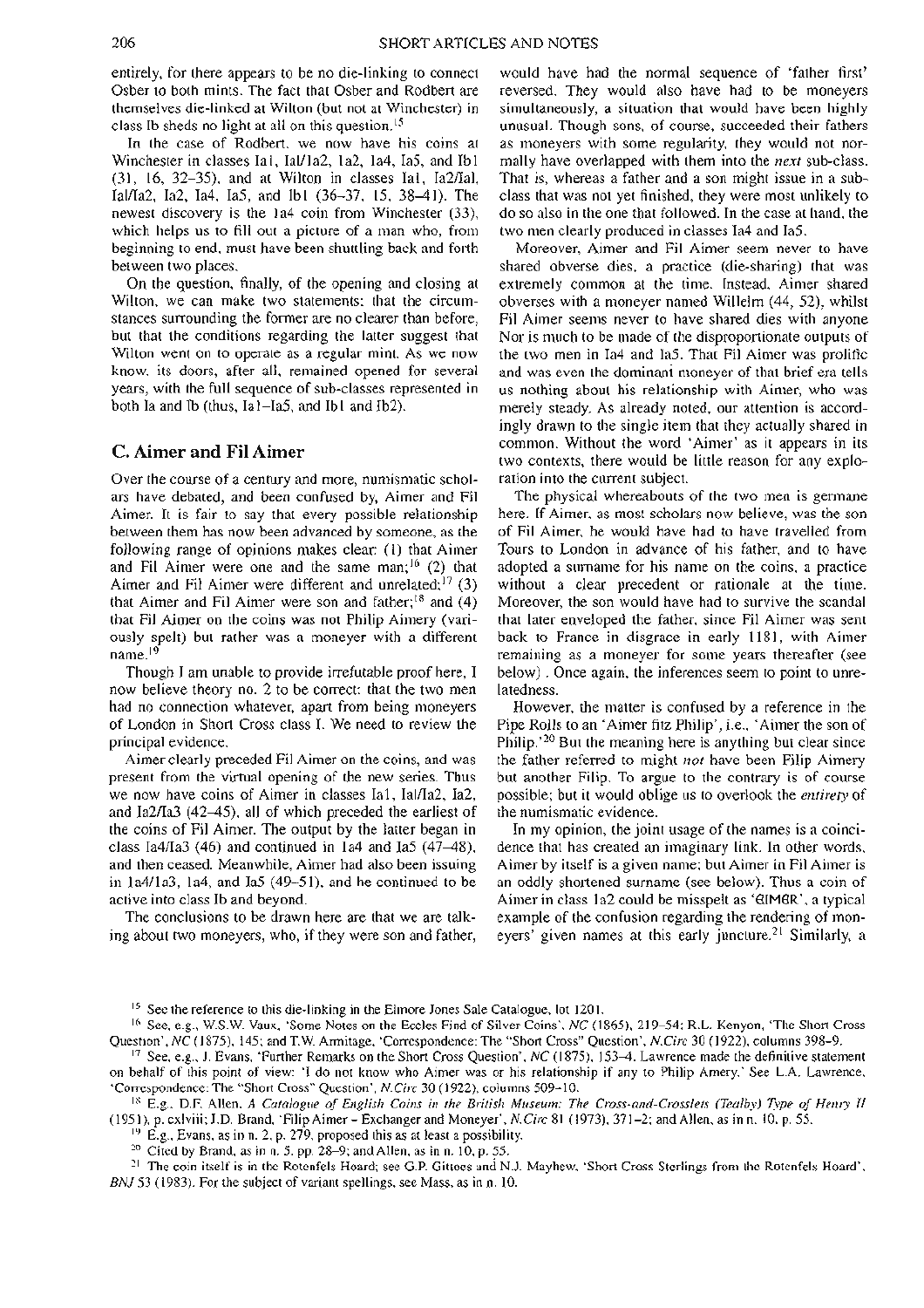







MASS: SHORT CROSS PROBLEMS (1)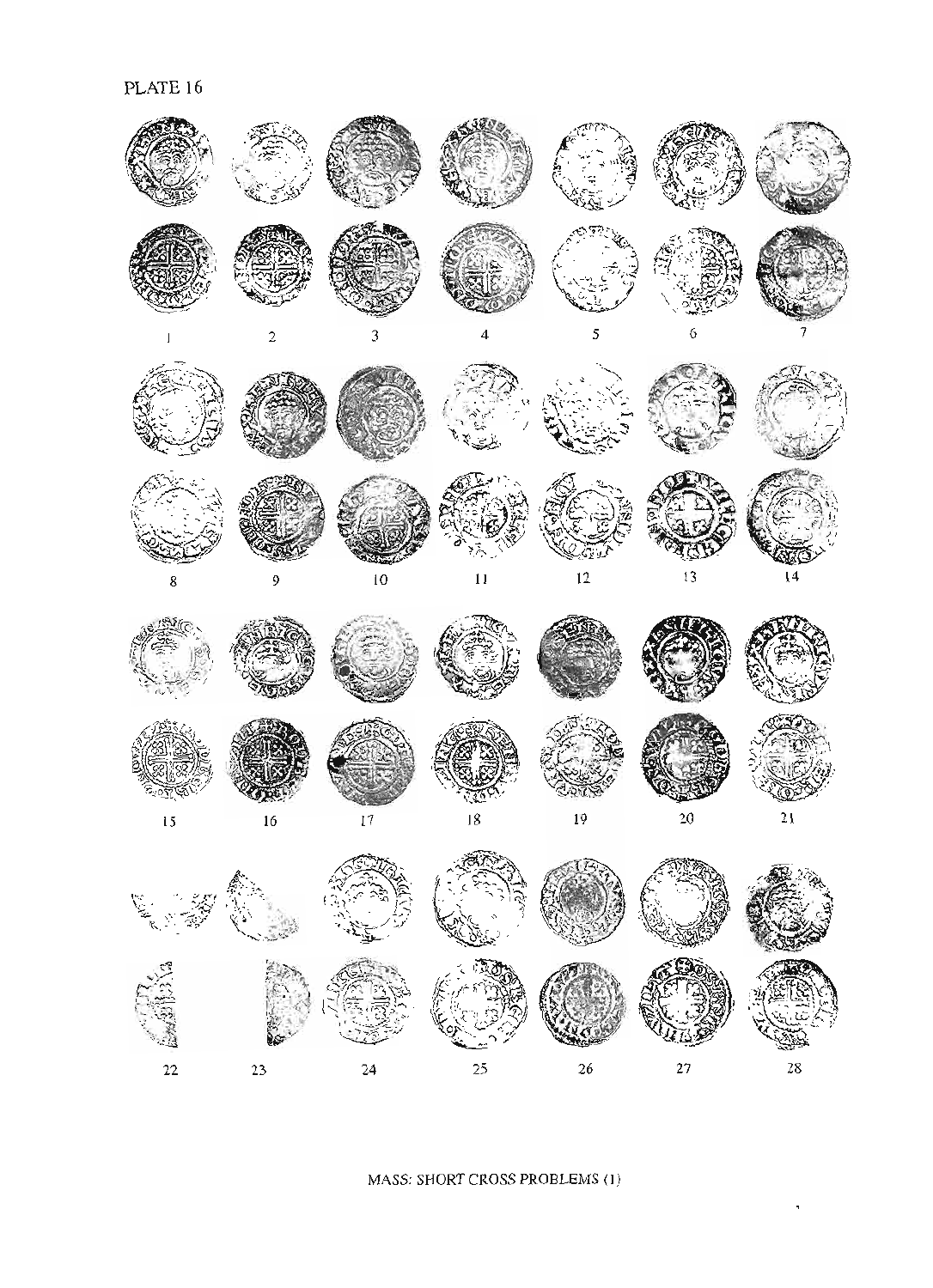53



MASS: SHORT CROSS PROBLEMS (2)

 $51$ 

 $50^{\circ}$ 

 $52$